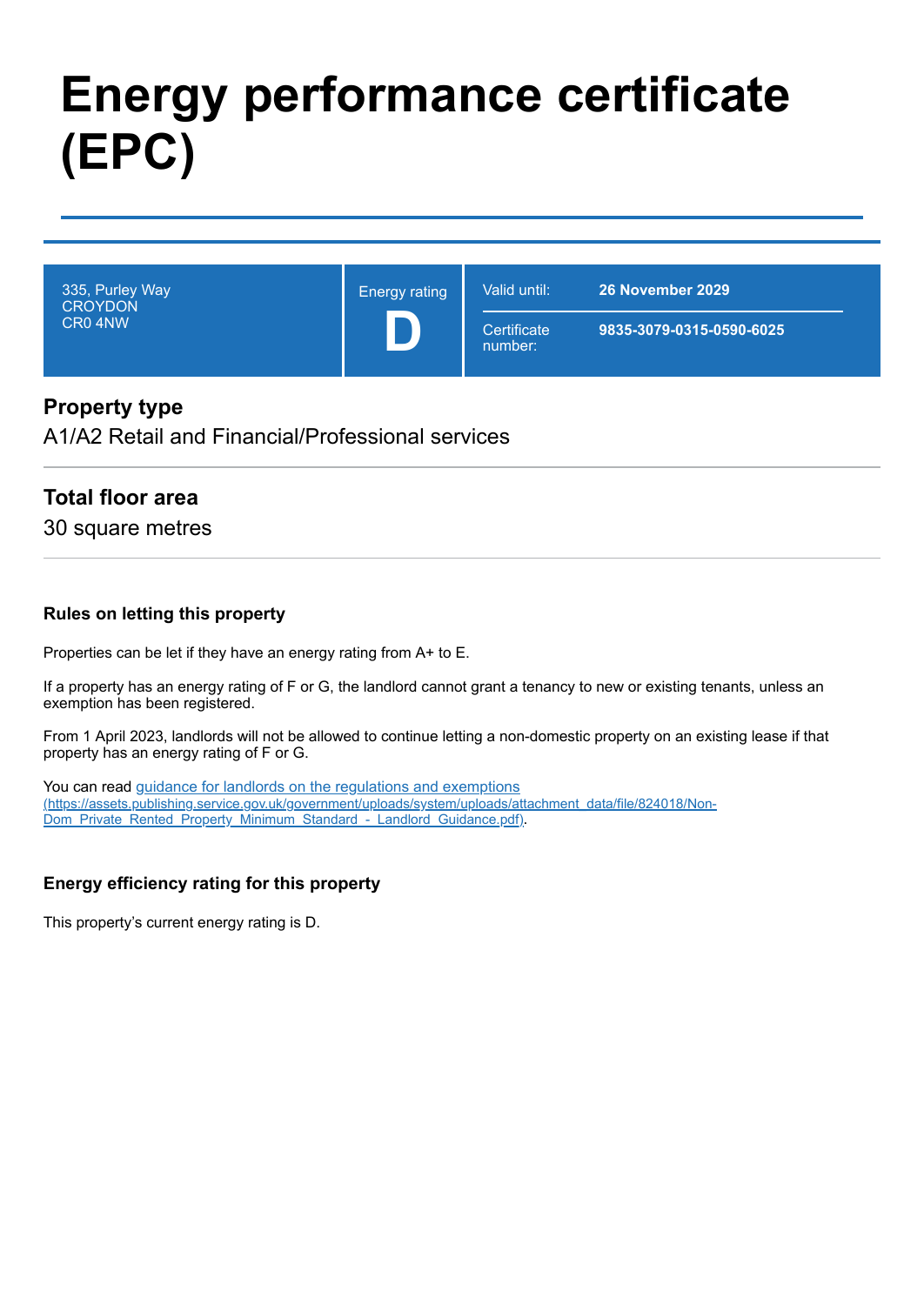

Properties are given a rating from A+ (most efficient) to G (least efficient).

Properties are also given a score. The larger the number, the more carbon dioxide (CO2) your property is likely to emit.

24 | A

70 | C

#### **How this property compares to others**

Properties similar to this one could have ratings:

**If newly built**

### **If typical of the existing stock**

**Breakdown of this property's energy performance**

**Main heating fuel** Grid Supplied Electricity

### **Building environment**

Heating and Natural Ventilation

### **Assessment level**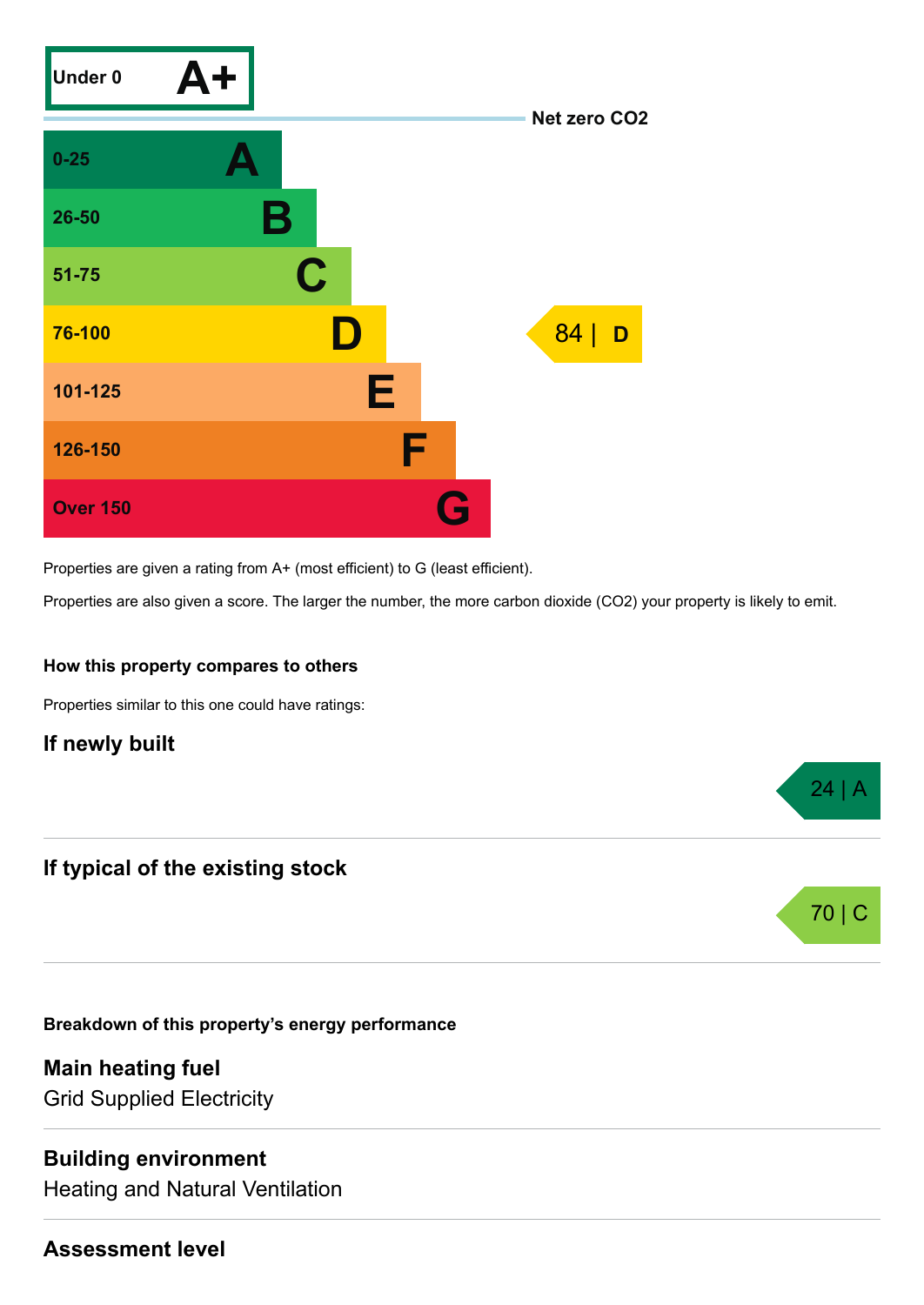## **Building emission rate (kgCO2/m2 per year)**

161.51

**Primary energy use (kWh/m2 per year)** 955

What is primary energy use?

#### **Recommendation report**

Guidance on improving the energy performance of this property can be found in the recommendation report [\(/energy-certificate/0680-0541-3359-5729-0096\)](https://find-energy-certificate.digital.communities.gov.uk/energy-certificate/0680-0541-3359-5729-0096).

#### **Contacting the assessor and accreditation scheme**

This EPC was created by a qualified energy assessor.

If you are unhappy about your property's energy assessment or certificate, you can complain to the assessor directly.

If you are still unhappy after contacting the assessor, you should contact the assessor's accreditation scheme.

Accreditation schemes are appointed by the government to ensure that assessors are qualified to carry out EPC assessments.

# **Assessor contact details**

### **Assessor's name**

Aaron Lewis

# **Telephone**

02084587444

### **Email**

[aaron@staygreen50.com](mailto:aaron@staygreen50.com)

# **Accreditation scheme contact details**

### **Accreditation scheme**

Quidos Limited

# **Assessor ID**

QUID203098